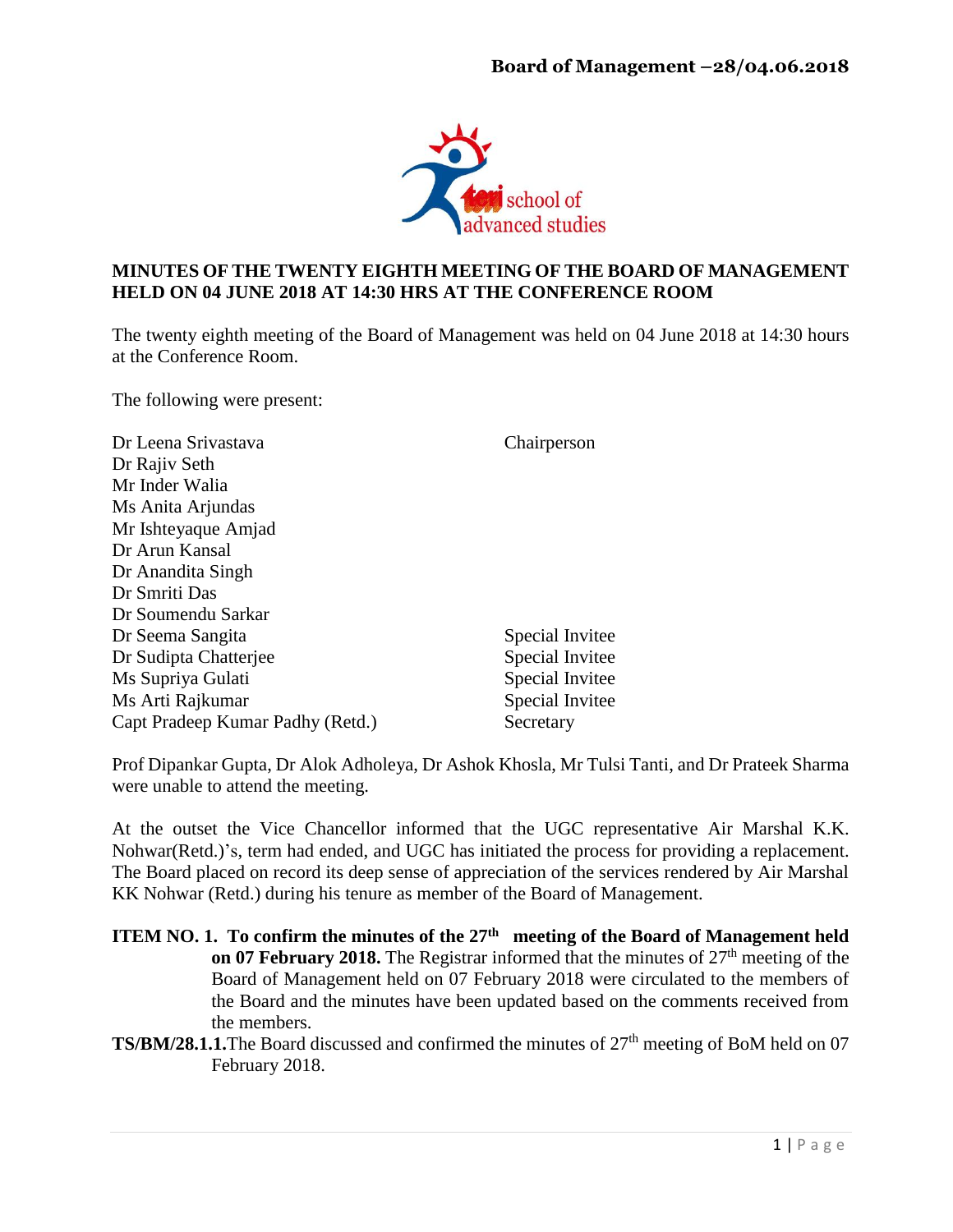#### **ITEM NO. 2(a). Progress on the status of setting up of Off-Campus Centre at Hyderabad.**

The Registrar intimated that the work at Hyderabad Campus was progressing as per the planned timeline and first slab level work had been completed in most of the buildings. He stated that separate committees were formed at the University to look into requirements of furniture and electrical load, and based on the recommendations of the committees, the furniture layout and requirement of electrical backup had been finalised.

The Board noted the matter.

**ITEM NO. 2(b). Loan for Hyderabad Campus.** The Registrar stated that the Board was informed in the 23rd meeting that TERI SAS had approached HDFC Ltd with a request to avail financial assistance for an amount of Rs 30,00,00,000/- (Rupees Thirty Crores Only). He stated that HDFC Ltd after examining the proposal had disbursed the first instalment of loan amount on 11 March 2018 which would be solely used towards the civil work for construction of the buildings. He informed that there would be additional requirement of funds for interior, furniture, IT infra, landscaping, BMS, surveillance & access control, lift etc. and accordingly, a proposal for raising another loan amount of Rupees ten crores had been progressed with HDFC Ltd.

The Board noted the matter.

**ITEM NO. 2(c). Progress on the status of Guwahati Campus.** The Registrar stated that phase II earth filling work had been carried out by the contracted firm to fill the low-lying areas at the proposed off-campus centre. He intimated that, building a culvert on the approach road had been planned to facilitate stagnant water to drain out and the contract for the work had already been issued.

The Board noted the matter.

**ITEM NO. 2(d). MoU signed with Kwame Nkrumah University of Science and Technology.** The Registrar informed that a MoU had been signed between TERI SAS and Kwame Nkrumah University of Science and Technology, Ghana on 19 Feb 2018 and under the MoU, the two parties had agreed to work together for mutual benefit in activities such as exchange of faculty and/or staff, joint research activities and publications and participation in seminars and academic meetings etc..

The Board noted the matter.

**ITEM NO. 2(e). MoU signed with Concordia University.** The Registrar informed that an agreement had been signed between TERI SAS and Concordia University, Canada on 27 March 2018 to explore and implement mutually rewarding viable initiatives focused on, among other things, student exchange for research internship/study, collaborative research, co-sponsorship of academic projects, sharing of scientific info and faculty etc.. Members wanted to know whether these MoUs served any useful purpose. Dr Rajiv Seth informed that the University had around 15 functional MoUs with different institutions which helped in outreach by popularizing the University's name amongst people far and wide. He explained that some MoUs go a little longer, like the one signed with Yale University which continued for eight years and where the V K Rasmussen Foundation provided the funds, which facilitated a visit of 4 students and two faculty per year on an exchange basis. He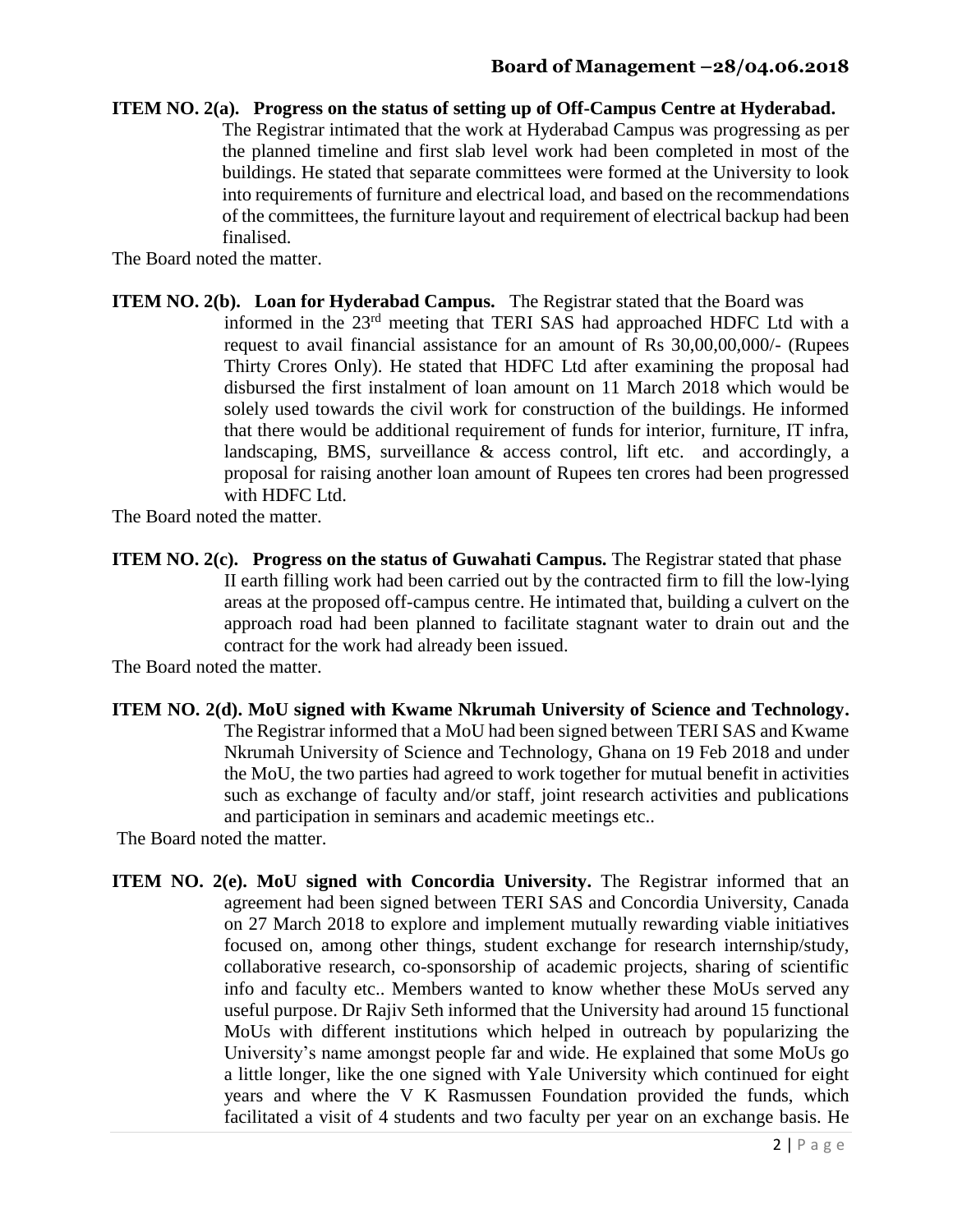stated that UTS, Sydney had been supporting some students to go there and also faculty as visiting faculty to participate in their seminar etc. and similarly, Freie University of Berlin, supported by DAAD funding had also collaborated for student exchanges which had been continuing for some time.

The Board noted the matter.

**ITEM NO. 2(f). AICTE approval for technical programmes.** The Registrar informed that **b**ased on the application of TERI SAS the AICTE has accorded approval for all five technical programmes of the University on 10 April 2018.

The Board noted the matter.

**ITEM NO. 2(g).** NAAC Accreditation. The Registrar informed that the University had applied for the second cycle accreditation by NAAC. He explained that the accreditation process would involve evaluation of the SSR report which comprised both qualitative and quantitative metrics, where quantitative metrics added up to about 70% and the remaining 30% were qualitative metrics. He stated that while the quantitative metrics would be evaluated at NAAC, a peer team would visit the campus, whose focus would be on the 30% qualitative metrics.

The Board noted the matter.

**ITEM NO. 2(h). Library Complex.** The Registrar informed that the library complex had been expanded with the construction of an additional temporary room. He stated that the addition would meet the TERISAS community's growing need for reading space, and the library's need for space to house more resources. Mr. Ishteyaque Amjad wanted to know how many library resources were online and digitized. To this the Vice Chancellor explained that online subscriptions were expensive, and the University was trying its best to facilitate reputed journals through online subscription.

The Board noted the matter.

**ITEM NO. 2(i). Measures taken with respect to invigilation of Examinations.** Dr. Seema Sangita, Controller of Examinations, informed that the University had maintained a high ethical standard with respect to conduct of examinations and an extremely strict code of conduct has been put in place. She stated that in the December 2017 exams a few cases of unfair means surfaced, and these cases were referred to the Disciplinary Committee and punishment was meted out accordingly. She mentioned that because of this drive, in the final exams which were held in May 2018, there were no cases of unfair means.

The Board noted the matter.

**ITEM NO. 2(j).** Cases of Suicide. The Registrar informed that two personnel working with outsourced agencies engaged with the University had committed suicide, while one was found hanging at his own house, the other committed suicide by consuming insecticide. He stated that two of these suicides occurred in a span of one month in Feb-March and both the cases were being dealt by the Delhi Police separately. He mentioned that the admin staff dealing with the agencies had been advised to conduct regular interactions with these contracted personnel. In this regard the Board members were of the opinion that the contractor should hire the right kind of people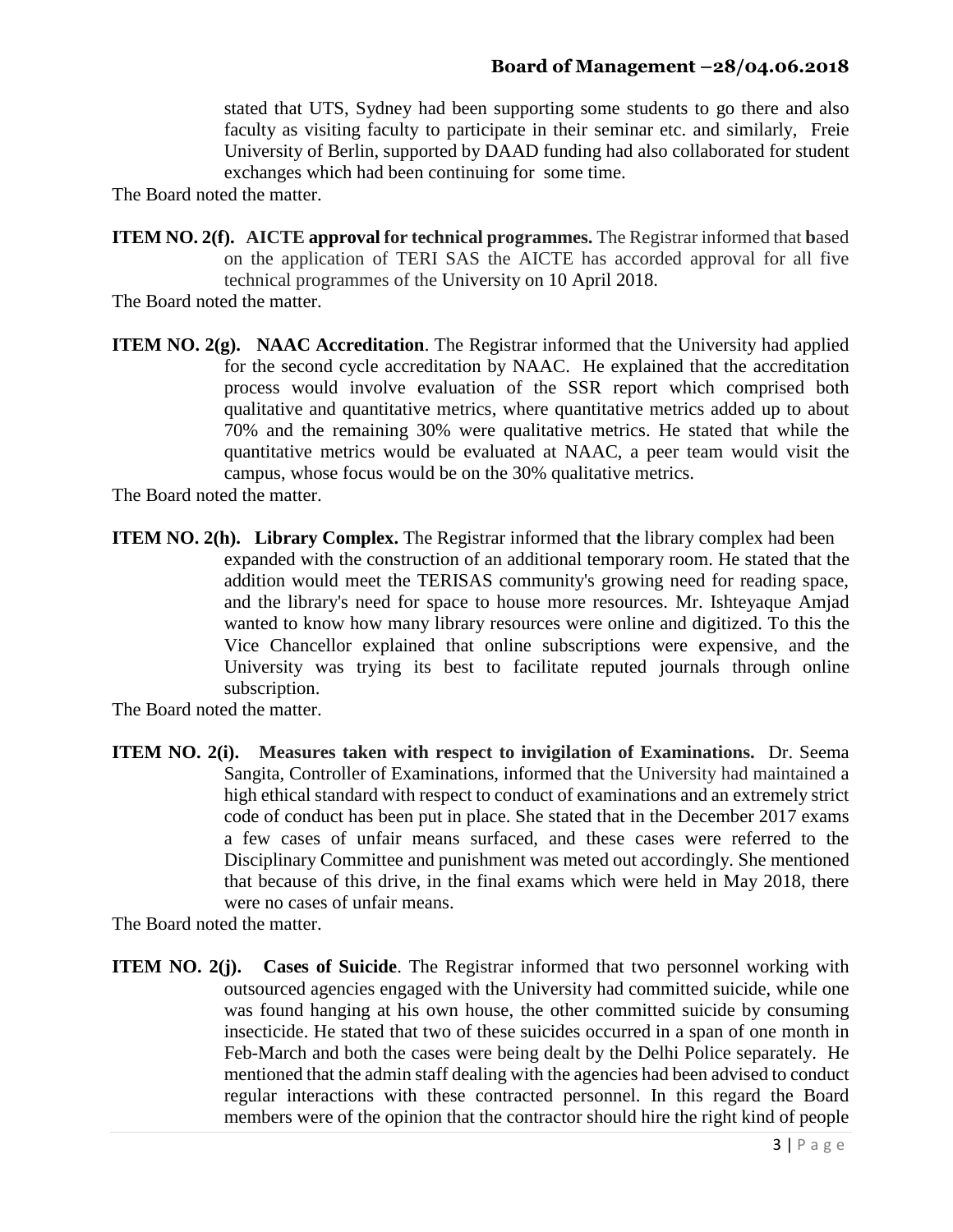after preliminary scrutiny of candidates and regular interaction of the admin staff with the contracted staff should be maintained. It was also pointed out by the Board members that it would be good if some counsellor was appointed at the University both for the benefit of students as well as staff.

- **TS/BM/28.2(j).1.** The Board recommended that a Counsellor be made available in the Campus on a periodic basis for the benefit of students and employees.
- **ITEM NO. 2(k). Update on DDA Land**. The Chair informed that the University had been pursuing a proposal with DDA, for allotment of the 2 acres of land adjacent to existing Vasant Kunj campus. She stated that the availability of the additional land would be key to building a self-sustaining campus with additional infrastructure as required by statutory authorities. She informed that the Chancellor had also been pursuing the proposal with the office of the Lt Governor and it was learnt that the said plot might come up for auction. She stated that notwithstanding the cost, the University would take part in the auction and would have to look for some funding parallelly.

The Board noted the matter.

**ITEM NO. 2(l). Graded autonomy.** The Registrar informed that the University Grants Commission has granted autonomy to sixty Higher Educational Institutions including TERI School of Advanced Studies in March 2018 for maintaining high academic standards. He said that as per the new regulation, all universities had been categorized into three categories and TERI SAS had been granted Category II, and depending on the categorization, the levels of autonomy were being granted in terms of new courses & programmes, academic collaboration, some financial matters, opening new centres/campuses, admission of foreign students, etc.

The Board noted the matter.

**ITEM NO. 3. Presentation by Department of Natural Resources.** Dr. Sudipta Chatterjee, Head, Department of Natural Resources provided an overview of the Department. He apprised the Board of the progress of the Department right from its inception in 2002. He briefed the Members about the status of MSc (Geoinformatics), including the structure and the process it had been through. His presentation included details about the nature of research undertaken by the faculty and scholars. He stressed upon the future steps to be taken by the Department, including a strategic plan that would contribute to the vision and mission of TERI SAS.

The Board appreciated the presentation and the views outlined.

# **ITEM NO. 4. To report the decisions taken by the Chairperson on behalf of the Board of Management.**

**TS/BM/28.4.1.** The Board resolved that the following appointments by Chairperson, BoM, be approved: -

| IJ. | Name | <b>Designation</b> | w.e.f. | <b>Type</b> | Ol |
|-----|------|--------------------|--------|-------------|----|
| No. |      |                    |        | appointment |    |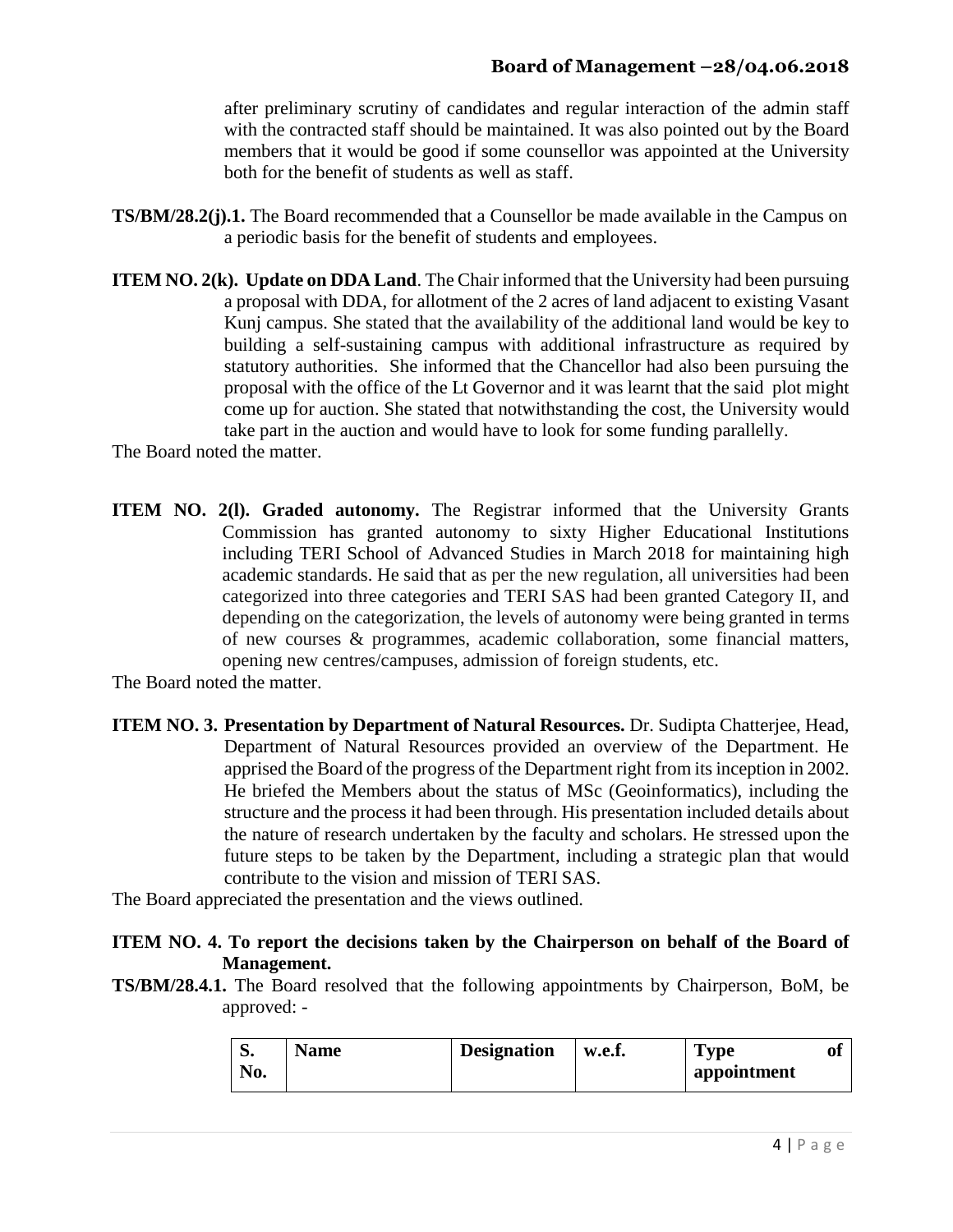### **Board of Management –28/04.06.2018**

| (a) | Dr Akash Sondhi  | Asst<br>Professor | 2018                 | Mar   Direct<br>Appointment |
|-----|------------------|-------------------|----------------------|-----------------------------|
| (b) | Dr MK Srivastava | Asst<br>Professor | 04 Jun 2018   Direct | Appointment                 |

- **ITEM NO. 5. Appointment of Director, Guwahati Campus.** The Registrar informed that Dr Dipankar Saharia had been appointed as the Director, TERI SAS Guhawati Campus. He stated that Dr Saharia had expertise in the areas of biotechnology, natural resource management and rural development and had been actively involved in facilitating the development of the TERI North-Eastern Regional Centre as its Director. He intimated that Dr Saharia would be carrying out the duties pro bono and requested the Board to approve the appointment.
- **TS/BM/28.5.1.** The Board resolved to approve the appointment of Dr Dipankar Saharia as Director, of TERI SAS off-Campus Centre at Guwahati.
- **ITEM NO. 6. Establishment of Research Centres.** Dr Arun Kansal, Dean (Research & Relationships) stated that **t**he University proposed to set up research Centres for undertaking activities for the extension of knowledge in the field of natural/applied sciences and social sciences. He mentioned that these Centres would also support the University's effort to get recognition of the Department of Scientific and Industrial Research (DSIR), which assists higher educational institutions with a view to promote their scientific activities. Dr. Kansal explained that the Research Centers would help in recruiting talented individuals from a global pool who had established credentials as researchers but were not qualified enough to be faculty and these nonfaculty members, being not tied-up with teaching schedule, would have flexibility to be on field and engage in extension activities. He stated that these Centres would help increase University's visibility in research and extension activities, a vital attribute to be recognised as a University of excellence. He emphasized that the Research Centres were envisaged to be non-departmental academic units for the purpose of facilitating applied and action research. He stated that a RC would work at the interface between engineering, policy and regulations, finance and market, and the natural and the social sciences to discover new ways of tackling major current and future problems, and might focus on research, instructional, or consultancy type projects. He stated that an exercise was carried out to identify the most suitable centres for the University, and the Centre for Environmental Health, Centre for Sustainable Energy and Centre for Sustainable Agriculture (from farm to public distribution) emerged as the front runners. He informed that in addition, other Centres being considered were: - Centre for Green Financing and Circular Economy, Centre for Sustainable mobility, Centre for waste management, Centre for sustainable human settlement, Centre for nutritional and nutrient security (Food and Soil) etc.

The Board noted the matter and appreciated the initiatives taken by the University in respect of establishing Research Centres.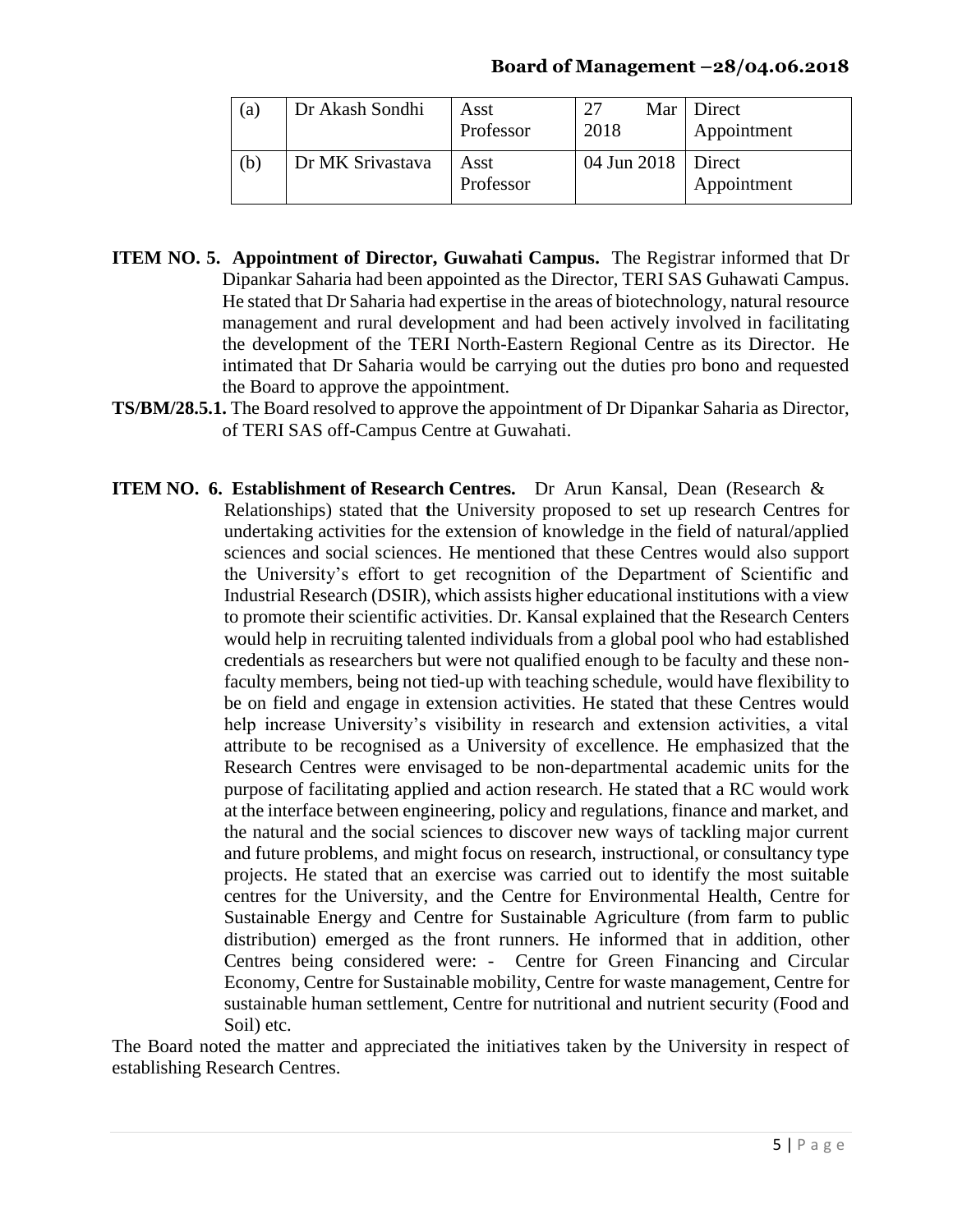- **ITEM NO. 7. To consider and approve the policy on Grievance Redressal for Academic & Non Academic Staff.** The Registrar placed the proposed policy to deal with grievance redressal for academic & nonacademic staff before the Board. The contours of the policy were discussed by the members.
- **TS/BM/28.7.1** The Board resolved that *TERI SAS policy on Grievance Redressal for Academic & Nonacademic Staff* placed at Annexure 1 be accepted and approved.
- **ITEM NO. 8. To consider and approve the policy on Grievance Redressal for Students.** The Registrar placed the proposed policy to deal with grievance redressal for students before the Board. Members discussed the salient features of the policy. Ms Arjundas suggested that the members be kept updated of all grievance cases that come up for hearing by the Committee.
- **TS/BM/28.8.1.** The Board resolved that TERI SAS *policy on Grievance Redressal for Students* placed at Annexure 2 be accepted and approved.
- **ITEM NO. 9. Update on Climate Jamboree.** The progress of the Climate Jamboree programme scheduled between June to November 2018 was shared by Ms Supriya Gulati. The members were informed about the details of 10 lead-up events planned between June to November; and the details of the mega finale scheduled from 1-3 November 2018 at Thyagraj Stadium, New Delhi. Ms Supriya informed that the announcement for the call for entries for different activities would begin from mid-June. She informed that the social media presence for the programme had already been initiated. The update on financial proposals and marketing of the programme was also shared. The members mentioned that the plan of activities and structure was well laid out.

The Board noted the matter.

**ITEM NO. 10**. **Action Taken Report on Discussion on Fund raising Strategy.** Ms Arti Rajkumar apprised the members of the action being taken on fund raising issue. She stated that the prioritization of building a Centre and following up with different institution partners was something that needed a lot of energy and footwork and that was what being done. She explained that the corporate grants template had become very different to what they used to be earlier and had become more challenging. She informed that a few positive responses had been received, however the progress had been slow and intensive work would be required with different faculties. Members suggested that the untapped PSU market might be looked into. The Vice Chancellor said that continued efforts were being maintained and the members would be kept updated on any positive developments.

The Board noted the matter.

There being no other items for discussion the meeting came to an end at 16:30 hrs.

Sd/ Capt Pradeep Kumar Padhy (retd.) Registrar

## **Annexures: –**

- 1. Policy on Grievance redressal for academic & non-academic staff.
- 2. Policy on Grievance redressal for students.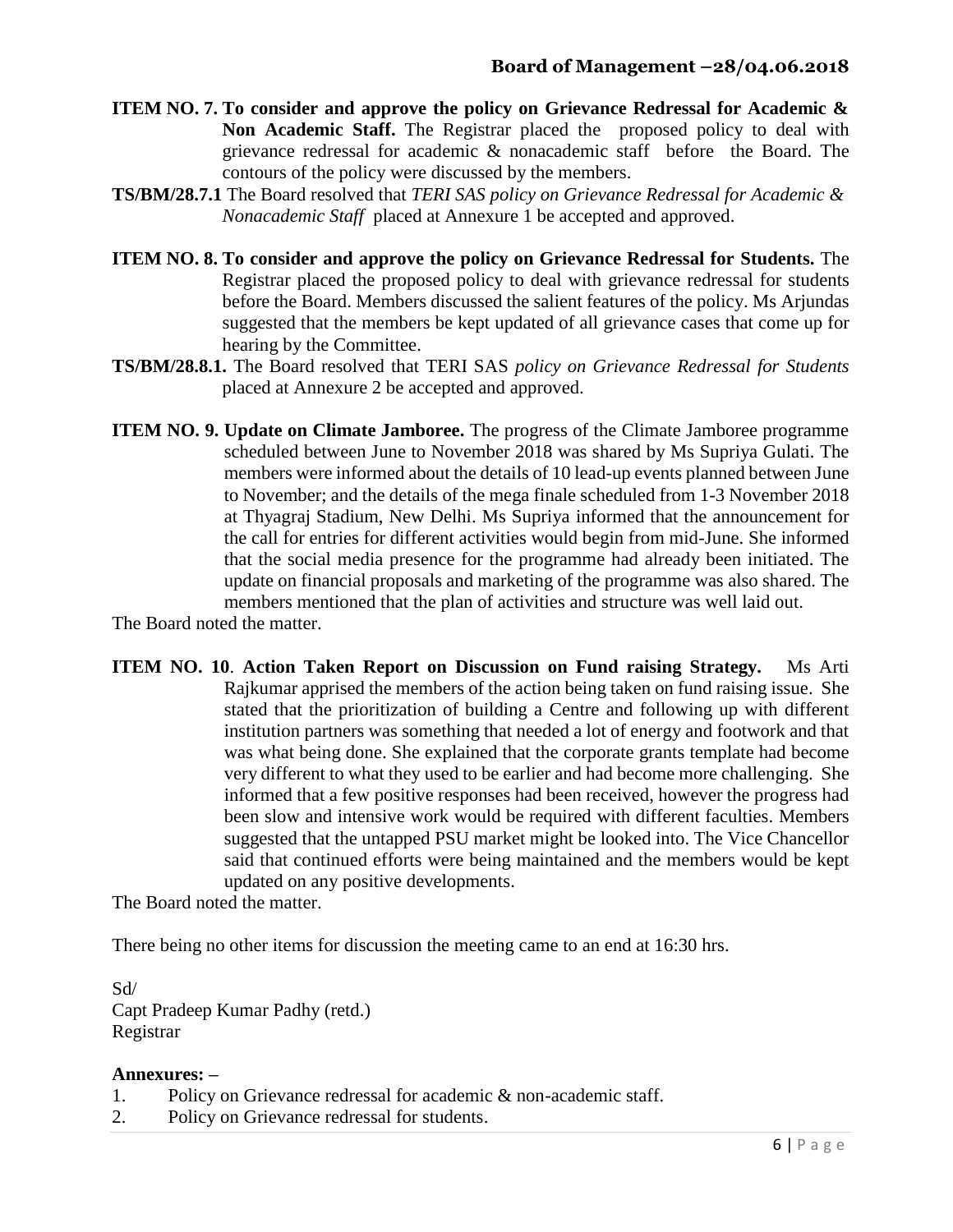## **Distribution**: -

Electronic Copy:

- 1. Chancellor, TERI School of Advanced Studies
- 2. Vice Chancellor, TERI School of Advanced Studies
- 3. All members of Board of Management
- 4. Website

Printed Copy:

5. Registrar, TERI School of Advanced Studies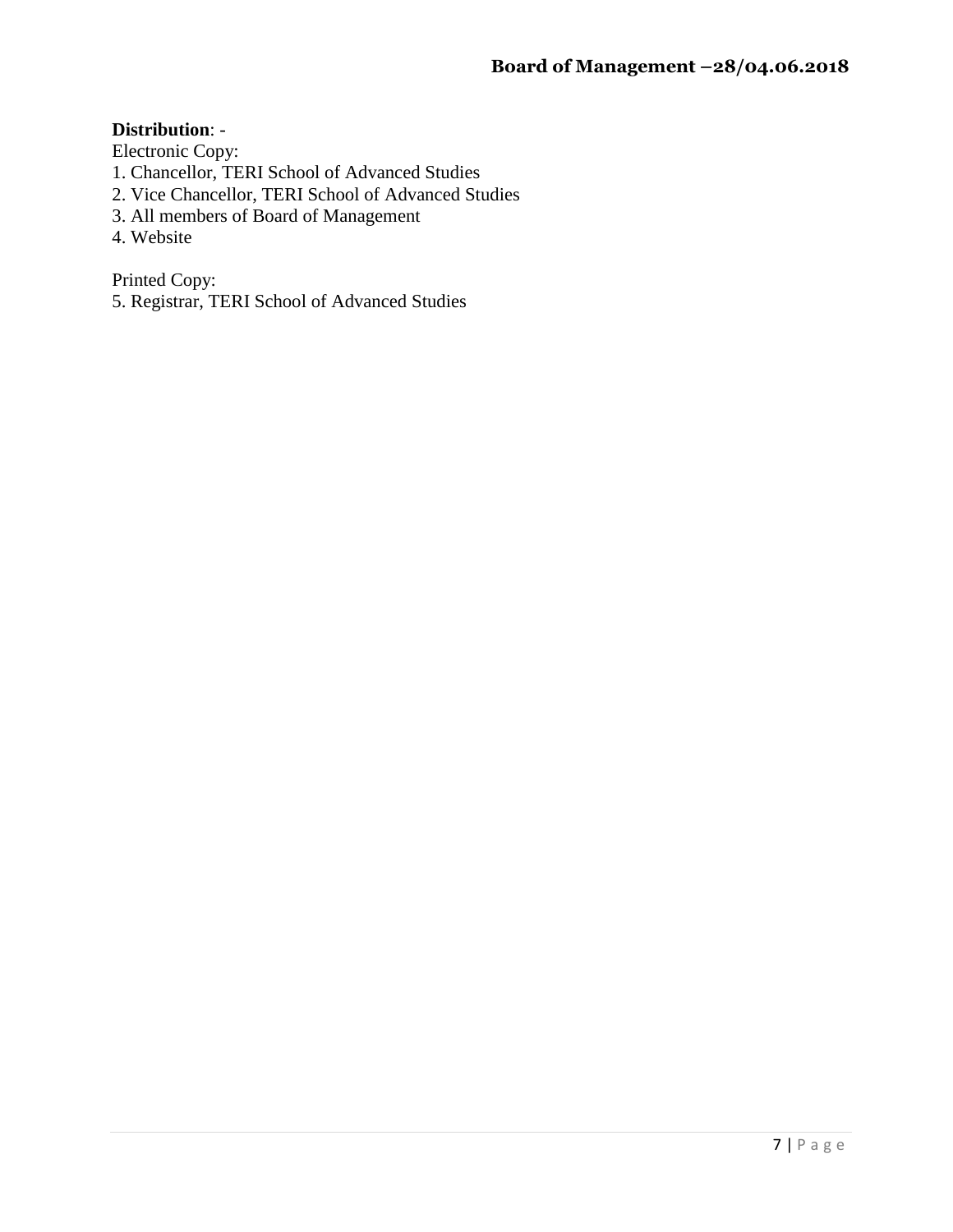#### **Annexure 1** (Ref to TS/BM/28.7.1.)

## **GRIEVANCE REDRESSAL FOR ACADEMIC & NON ACADEMIC STAFF**

1. Any grievance in the first instance, may be brought to the notice of the Head of the Department (for faculty) / Registrar (for others). The Head of the Department/Registrar will look into the grievance and try to redress it within 03 days from the receipt of written/email representation to this effect. The individual or collective grievances received by the University directly, shall also be referred to the HoDs/Registrar for redressal (as the case may be). In case of no response or unsatisfactory response from the HoD/Registrar, the individual may represent his/her case to the University Grievance Redressal Committee(UGRC) which will consist of the following: -

- a. Pro VC, Chairperson
- b. Dean (Academic)
- c. Dean (Research & Relationship)
- d. Registrar
- e. One Professor

Deputy Registrar shall serve as the non-member Secretary to this Committee

2. The UGRC may hold its meeting from time to time as may be necessary and deliberate all the representations received by the end of previous month. The Committee shall give its recommendations within 10 days' time of receipt of the grievance. In case there is no response within the stipulated period or if the faculty is not satisfied with the recommendations of the Committee, he/she may appeal to the Vice-Chancellor within 6 days' time. The Vice-Chancellor, may dispose of the appeal within 10 days time. The decision of the Vice-Chancellor, in the matter shall be final and there shall be no further appeal in the matter.

**Annexure 2**

(Ref to TS/BM/28.8.1)

## **GRIEVANCE REDRESSAL FOR STUDENTS**

1. Prevention of grievances is more important than their redressal, hence all primary complaints, if not attended to, may later assume the form of grievance and should, therefore, be looked into at the initial stage itself.

(a) "**Grievances**" include the following complaints of the aggrieved students, namely: –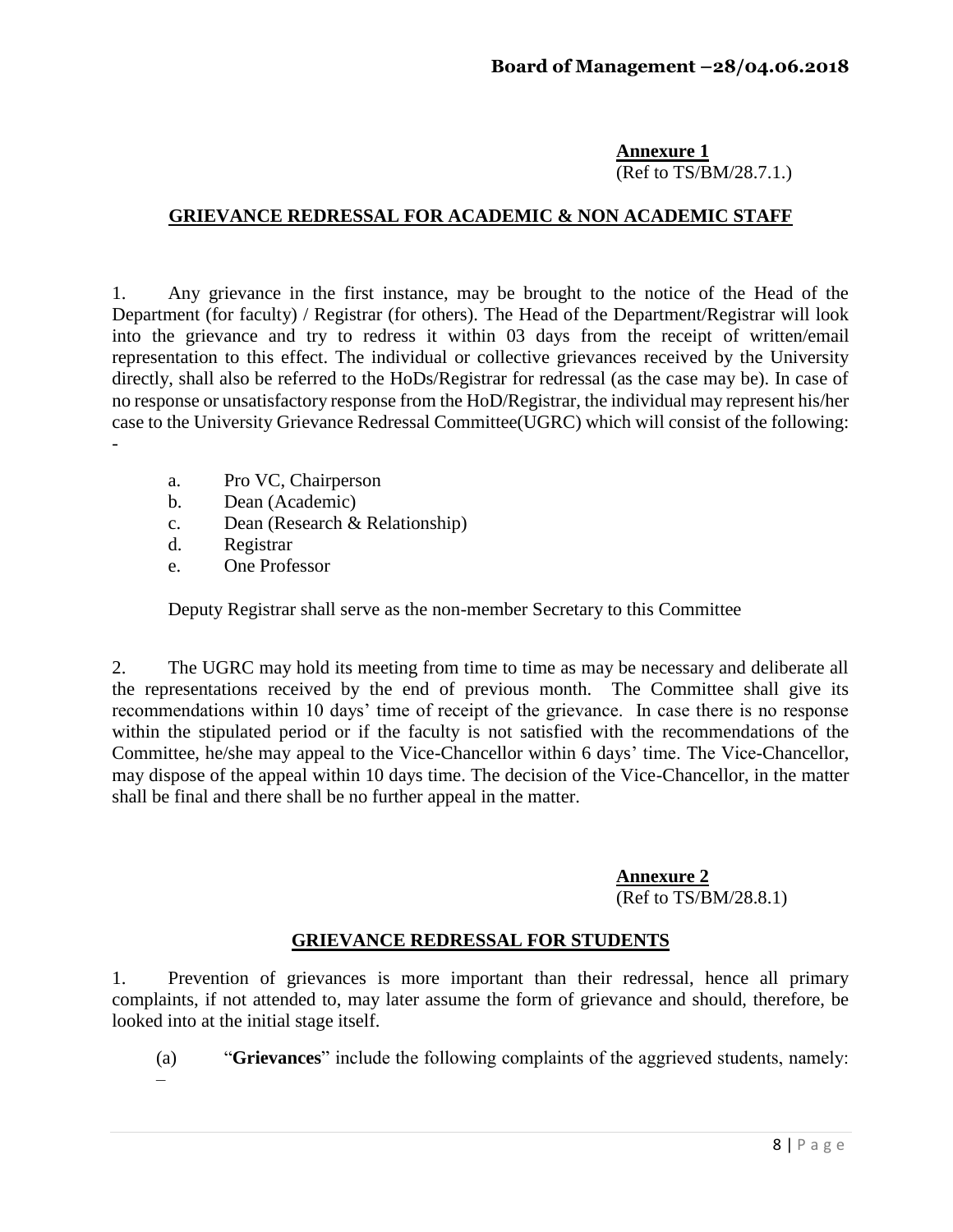(i) making admission contrary to merit determined in accordance with the declared admission policy of the institute;

(ii) irregularity in the admission process adopted by the institute;

(iii) refusing admission in accordance with the declared admission policy of the institute;

(iv) non-publication of admission information on website;

(v) publishing any information in the prospectus, which is false or misleading, and not based on facts;

(vi) withhold or refuse to return any document in the form of certificates of degree, diploma or any other award or other document deposited with it by a person for the purpose of seeking admission in such institution, with a view to induce or compel such person to pay any fee or fees in respect of any course or program of study which such person does not intend to pursue;

(vii) demand of money in excess of that specified in the declared admission policy or approved by the competent authority to be charged by such institution;

(viii) complaints, of alleged discrimination of students,

(ix) non-payment or delay in payment of scholarships to any student that such institution is committed, under the conditions imposed by UGC, or by any other authority;

(x) delay in conduct of examinations or declaration of results beyond that specified in the academic calendar;

(xi) on provision of student amenities as may have been promised or required to be provided by the institution;

(xii) denial of quality education as promised at the time of admission or required to be provided;

(xiii) non-transparent or unfair evaluation practices;

(xiv) harassment and victimisation of students, including sexual harassment;

(b) **Hostel Residents.** Routine matters pertaining to the provision of facilities for the day-to-day running of the hostel should be attended to by the hostel authorities. Any grievance from a resident shall be referred to the Warden who will depending upon the nature of the grievance, ensure that it is processed by him/her as speedily within 03 days. A student not satisfied with the decision of the Warden may appeal to the Dean(Academic) who will try to resolve the issue within 07 days. Students not satisfied with the decision of the Dean Academic, may approach the Grievance committee. The decision of the Committee shall be final and binding.

(c) **Individual Grievances**. The Programme coordinator of the Programmes shall be functioning as Counsellors to look after the problems of students enrolled in the Programme.